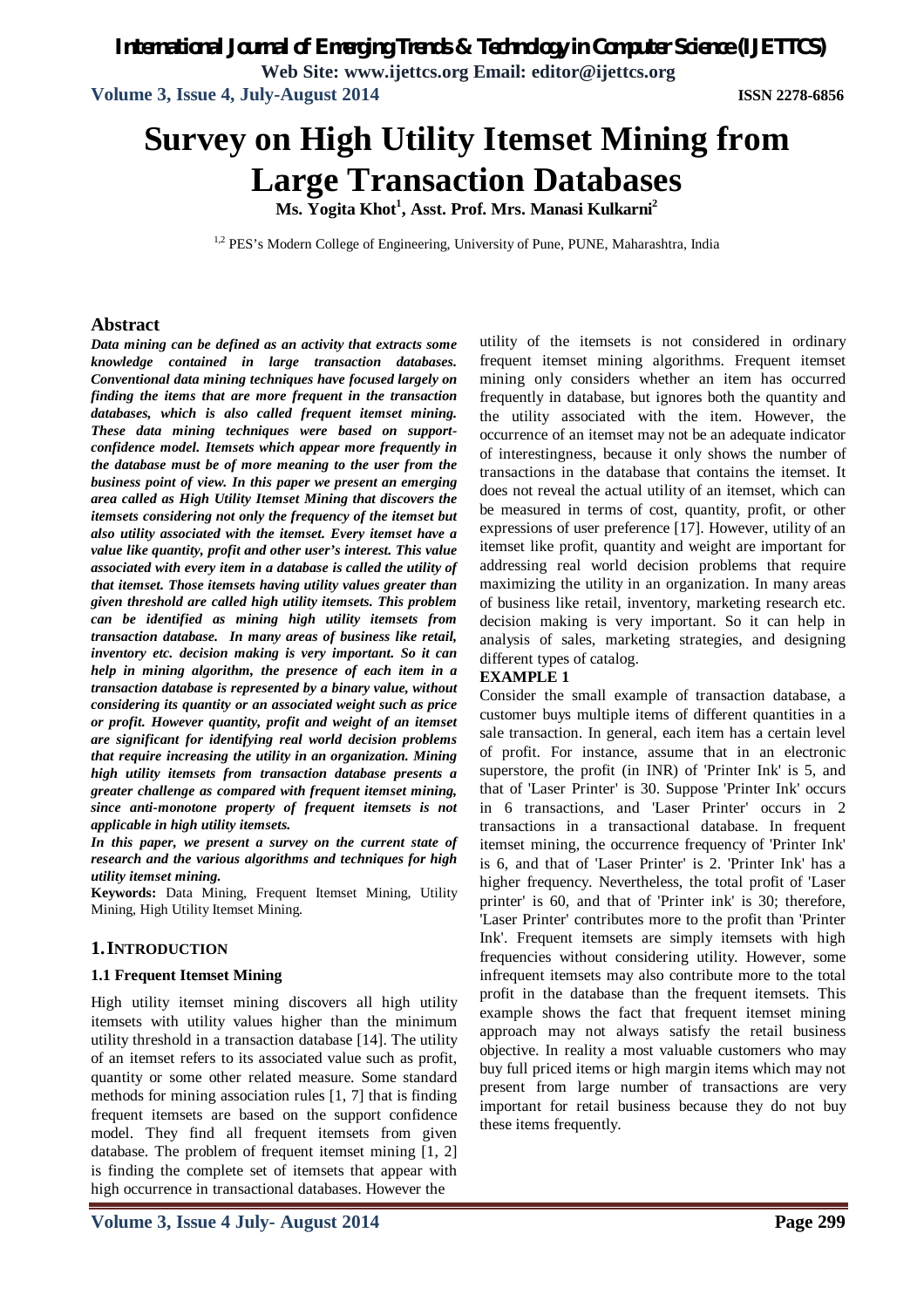# *International Journal of Emerging Trends & Technology in Computer Science (IJETTCS)* **Web Site: www.ijettcs.org Email: editor@ijettcs.org**

**Volume 3, Issue 4, July-August 2014 ISSN 2278-6856**

#### **1.2 High Utility Itemset Mining**

The limitation of frequent itemset mining lead researchers towards utility based mining approach, which allows a user to conveniently express his or her perspectives concerning the usefulness of itemsets as utility and then find itemsets with high utility values higher than given threshold [3]. During mining process we should not identify either frequent or rare itemsets but identify itemsets which are more useful to us. Our aim should be in identifying itemsets which have higher utilities in the database, no matter whether these itemsets are frequent itemsets or not. This leads to a new approach in data mining which is based on the concept of utility called as utility mining. High utility itemset mining refers to the discovery of high utility itemsets. The main objective of high utility itemset mining is to identify the itemsets that have utility values above given utility threshold [14]. The term utility refers to its associated profit or some other related measure [16]. In practice the utility value of an itemset can be profit, quantity, weight, popularity, page-rank, measure of some aesthetic aspect such as beauty or design or some other measures of user's preference [17].

### **2.LITERATURE REVIEW**

In this section we present a brief review of the different algorithms, techniques, concepts and approaches that have been defined in various research journals and publications. Agrawal, R., Imielinski, T., Swami, A. [1] proposed Frequent itemset mining algorithm that uses the Apriori principle. Standard method is based on Support-Confidence Model. Support measure is used. An antimonotone property is used to reduce the search space. It generates frequent itemsets and finds association rules between items in the database. It does not identify the utility of an itemset [1]. Yao, H., Hamilton, H.J., Buzz, C.J. [2] proposed a framework for high utility itemset mining. They generalize previous work on itemset share measure [2]. This identifies two types of utilities for items, transaction utility and external utility. They identified and analyzed the problem of utility mining. Along with the utility bound property and the support bound property. They defined the mathematical model of utility mining based on these properties. The utility bound property of any itemset provides an upper bound on the utility value of any itemset. This utility bound property can be used as a heuristic measure for pruning itemsets as early stages that are not expected to qualify as high utility itemsets [2]. Yao, H., Hamilton, H.J., Buzz, C.J. [3] proposed an algorithm named Umining and another heuristic based algorithm UminingH to find high utility itemsets. They apply pruning strategies based on the mathematical properties of utility constraints. Algorithms are more efficient than any previous utility based mining algorithm. Liu, Y., Liao, W.K., Choudhary A. [4] proposed a two phase algorithm to mine high utility itemsets. They used a transaction weighted utility (TWU) measure to prune the search space. The algorithms based on the candidate generation-and-test approach. The proposed algorithm suffers from poor performance when mining dense datasets and long patterns much like the Apriori [1]. It requires minimum database scans, much less memory space and less computational cost. It can easily handle very large databases. Erwin, A., Gopalan, R.P., N.R. Achuthan [5] proposed an efficient CTU-Mine Algorithm based on Pattern Growth approach. They introduce a compact data structure called as Compressed Transaction Utility tree (CTU-tree) for utility mining, and a new algorithm called CTU-Mine for mining high utility itemsets. They show CTU-Mine works more efficiently than TwoPhase for dense datasets and long pattern datasets. If the thresholds are high, then TwoPhase runs relatively fast compared to CTU-Mine, but when the utility threshold becomes lower, CTUMine outperforms TwoPhase. Erwin, A., Gopalan, R.P., N.R. Achuthan [7] proposed an efficient algorithm called CTU-PRO for utility mining using the pattern growth approach. They proposed a new compact data representation named Compressed Utility Pattern tree (CUP-tree) which extends the CFP-tree of [11] for utility mining.TWU measure is used for pruning the search space but it avoids a rescan of the database. They show CTU-PRO works more efficiently than TwoPhase and CTU-Mine on dense data sets. Proposed algorithm is also more efficient on sparse datasets at very low support thresholds.TWU measure is an overestimation of potential high utility itemsets, thus requiring more memory space and more computation as compared to the pattern growth algorithms. Erwin, R.P. Gopalan, and N.R. Achuthan [14] proposed an algorithm called CTU-PROL for mining high utility itemsets from large datasets. They used the pattern growth approach [6]. The algorithm first finds the large TWU items in the transaction database and if the dataset is small, it creates data structure called Compressed Utility Pattern Tree (CUP-Tree) for mining high utility itemsets. If the data sets are too large to be held in main memory, the algorithm creates subdivisions using parallel projections that can be subsequently mined independently. For each subdivision, a CUP-Tree is used to mine the complete set of high utility itemsets. The anti-monotone property of TWU is used for pruning the search space of subdivisions in CTU-PROL, but unlike TwoPhase of Liu et al. [4], CTU-PROL algorithm avoids a rescan of the database to determine the actual utility of high TWU itemsets. The performance of algorithm is compared against the TwoPhase algorithm in [4] and also with CTU-Mine in [5]. The results show that CTU-PROL outperforms previous algorithms on both sparse and dense datasets at most support levels for long and short patterns.

#### **3.CONCLUSIONS**

The Frequent itemset mining is based on the principle that the itemsets which appear more frequently in the transaction databases are of more importance to the user.